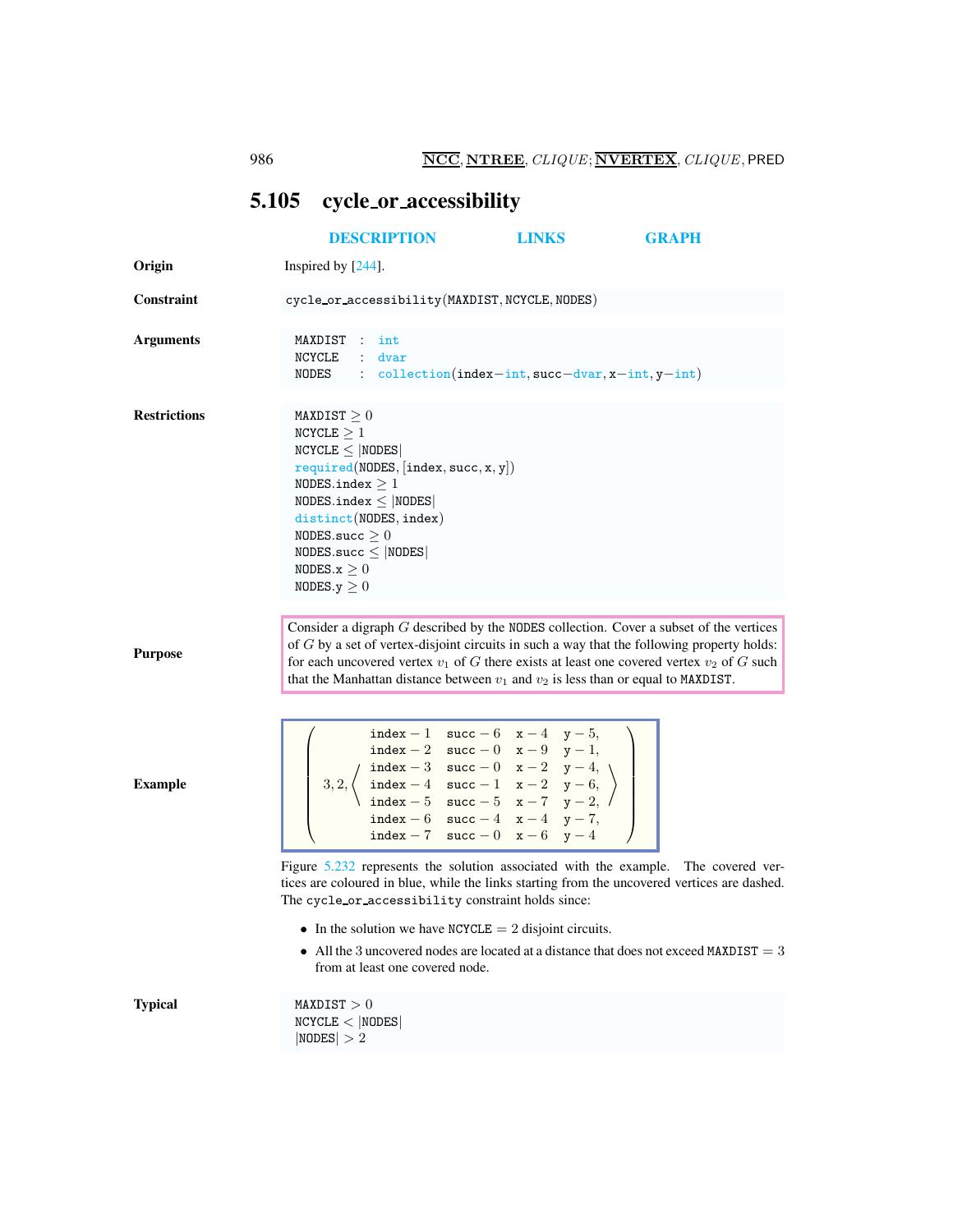

<span id="page-1-1"></span>Figure 5.232: Final graph associated with the facilities location problem

<span id="page-1-0"></span>

| <b>Symmetries</b> | • Items of NODES are permutable.                                                                                                                                                                                                                                    |  |  |  |
|-------------------|---------------------------------------------------------------------------------------------------------------------------------------------------------------------------------------------------------------------------------------------------------------------|--|--|--|
|                   | • Attributes of NODES are permutable w.r.t. permutation (index) (succ) $(x, y)$ (per-<br>mutation applied to all items).                                                                                                                                            |  |  |  |
|                   | • One and the same constant can be added to the x attribute of all items of NODES.                                                                                                                                                                                  |  |  |  |
|                   | • One and the same constant can be added to the y attribute of all items of NODES.                                                                                                                                                                                  |  |  |  |
| Arg. properties   |                                                                                                                                                                                                                                                                     |  |  |  |
|                   | Functional dependency: NCYCLE determined by NODES.                                                                                                                                                                                                                  |  |  |  |
| <b>Remark</b>     | This kind of facilities location problem is described in $[244,$ pages 187–189] pages. In ad-<br>dition to our example they also mention the cost problem that is usually a trade-off between<br>the vertices that are directly covered by circuits and the others. |  |  |  |
| See also          | common keyword: cycle (graph constraint).                                                                                                                                                                                                                           |  |  |  |
|                   | used in graph description: nvalues_except_0.                                                                                                                                                                                                                        |  |  |  |
| Kevwords          | <b>constraint type:</b> graph constraint.                                                                                                                                                                                                                           |  |  |  |
|                   | <b>final graph structure:</b> strongly connected component.                                                                                                                                                                                                         |  |  |  |
|                   | <b>geometry:</b> geometrical constraint.                                                                                                                                                                                                                            |  |  |  |
|                   | <b>modelling:</b> functional dependency.                                                                                                                                                                                                                            |  |  |  |
|                   | <b>problems:</b> facilities location problem.                                                                                                                                                                                                                       |  |  |  |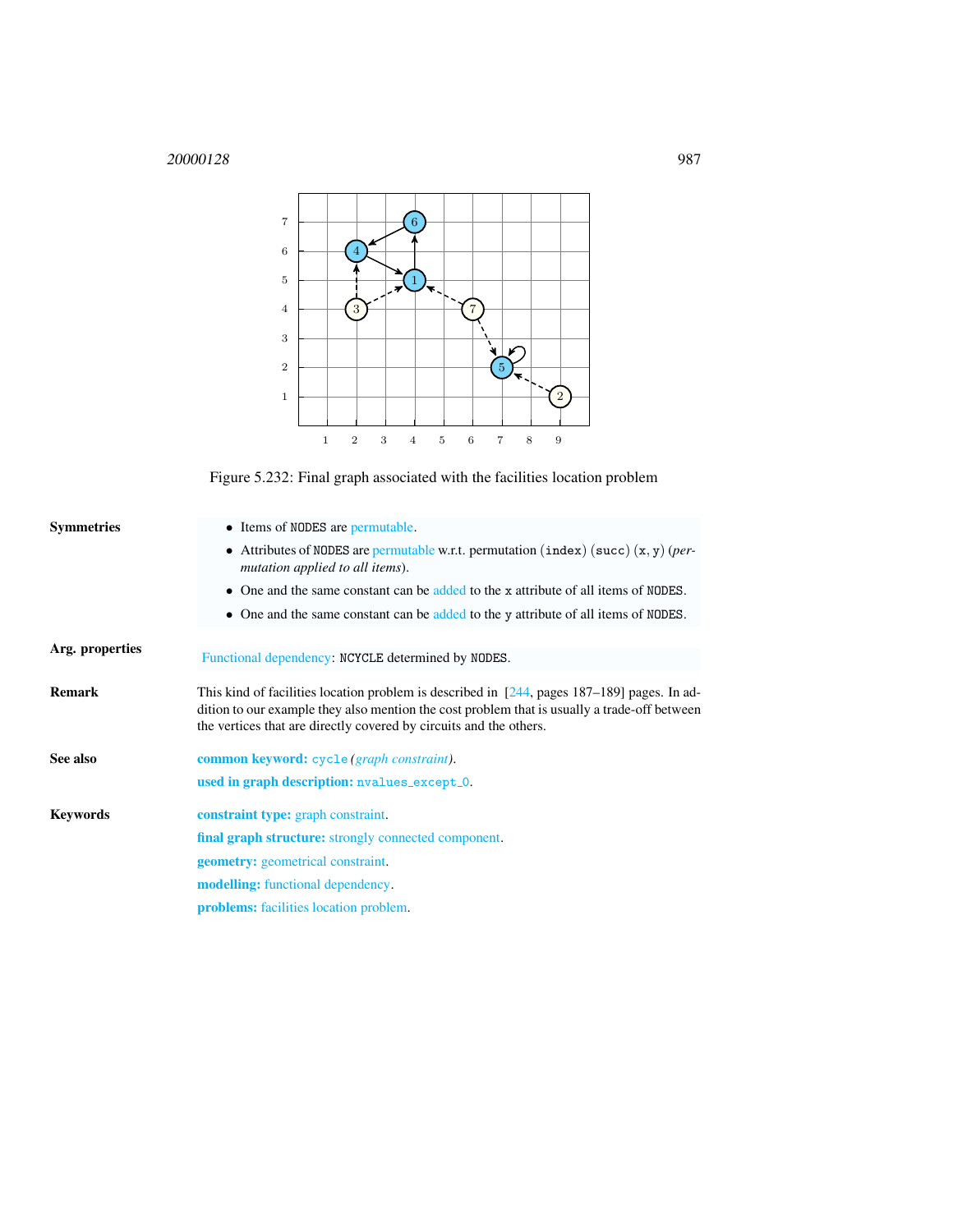<span id="page-2-0"></span>

| Arc input $(s)$       | NODES                                                                                                                                                                                                                                                                                 |  |  |
|-----------------------|---------------------------------------------------------------------------------------------------------------------------------------------------------------------------------------------------------------------------------------------------------------------------------------|--|--|
| Arc generator         | $CLIQUE \rightarrow collection(nodes1, nodes2)$                                                                                                                                                                                                                                       |  |  |
| Arc arity             | $\overline{2}$                                                                                                                                                                                                                                                                        |  |  |
| Arc constraint(s)     | $nodes1.succ = nodes2.index$                                                                                                                                                                                                                                                          |  |  |
| Graph property(ies)   | $\bullet$ NTREE= 0<br>$\bullet$ NCC= NCYCLE                                                                                                                                                                                                                                           |  |  |
| Arc input $(s)$       | NODES                                                                                                                                                                                                                                                                                 |  |  |
| Arc generator         | $CLIQUE \rightarrow collection(nodes1, nodes2)$                                                                                                                                                                                                                                       |  |  |
| Arc arity             | $\overline{2}$                                                                                                                                                                                                                                                                        |  |  |
| Arc constraint(s)     | $nodes1.succ = nodes2.index,$<br>$V \left( \begin{array}{c} \text{nodes1.succ} = 0, \\ \text{nodes2.succ} \neq 0, \\ \text{abs}(\text{nodes1.x} - \text{nodes2.x}) + \text{abs}(\text{nodes1.y} - \text{nodes2.y}) \leq \text{MAXDISTST} \end{array} \right)$                         |  |  |
| Graph property(ies)   | $NVERTEX =  NODES $                                                                                                                                                                                                                                                                   |  |  |
| <b>Sets</b>           | $PRED \mapsto$<br>$\left[ \begin{array}{c} \texttt{variables} - \texttt{col} \left( \begin{array}{c} \texttt{VARIABLES} - \texttt{collection}(\texttt{var} - \texttt{dvar}), \\ \texttt{item}(\texttt{var} - \texttt{NODES}.\texttt{succ}) \end{array} \right), \end{array} \right),$ |  |  |
| Constraint(s) on sets | $nvalues\_except\_0(variables, =, 1)$                                                                                                                                                                                                                                                 |  |  |
| <b>Graph model</b>    | For each vertex $v$ we have introduced the following attributes:                                                                                                                                                                                                                      |  |  |
|                       | • index: the label associated with $v$ ,                                                                                                                                                                                                                                              |  |  |
|                       | • succ: if v is not covered by a circuit then 0; If v is covered by a circuit then index of<br>the successor of $v$ .                                                                                                                                                                 |  |  |
|                       | • x: the x-coordinate of $v$ ,                                                                                                                                                                                                                                                        |  |  |
|                       | • y: the y-coordinate of $v$ .                                                                                                                                                                                                                                                        |  |  |
|                       | The first graph constraint forces all vertices, which have a non-zero successor, to form a set<br>of NCYCLE vertex-disjoint circuits.                                                                                                                                                 |  |  |
|                       | The final graph associated with the second graph constraint contains two types of arcs:                                                                                                                                                                                               |  |  |
|                       | • The arcs belonging to one circuit (i.e., nodes 1.succ $=$ nodes 2.index),                                                                                                                                                                                                           |  |  |
|                       | • The arcs between one vertex $v_1$ that does not belong to any circuit<br>(i.e., nodes1.succ = 0) and one vertex $v_2$ located on a circuit (i.e., nodes2.succ $\neq$<br>0) such that the Manhattan distance between $v_1$ and $v_2$ is less than or equal to<br>MAXDIST.            |  |  |
|                       | In order to specify the fact that each vertex is involved in at least one arc we<br>use the graph property <b>NVERTEX</b> = $ NODES $ . Finally the dynamic constraint<br>nvalues_except_0(variables, =, 1) expresses the fact that, for each vertex v, there is                      |  |  |

exactly one predecessor of  $\boldsymbol{v}$  that belongs to a circuit.